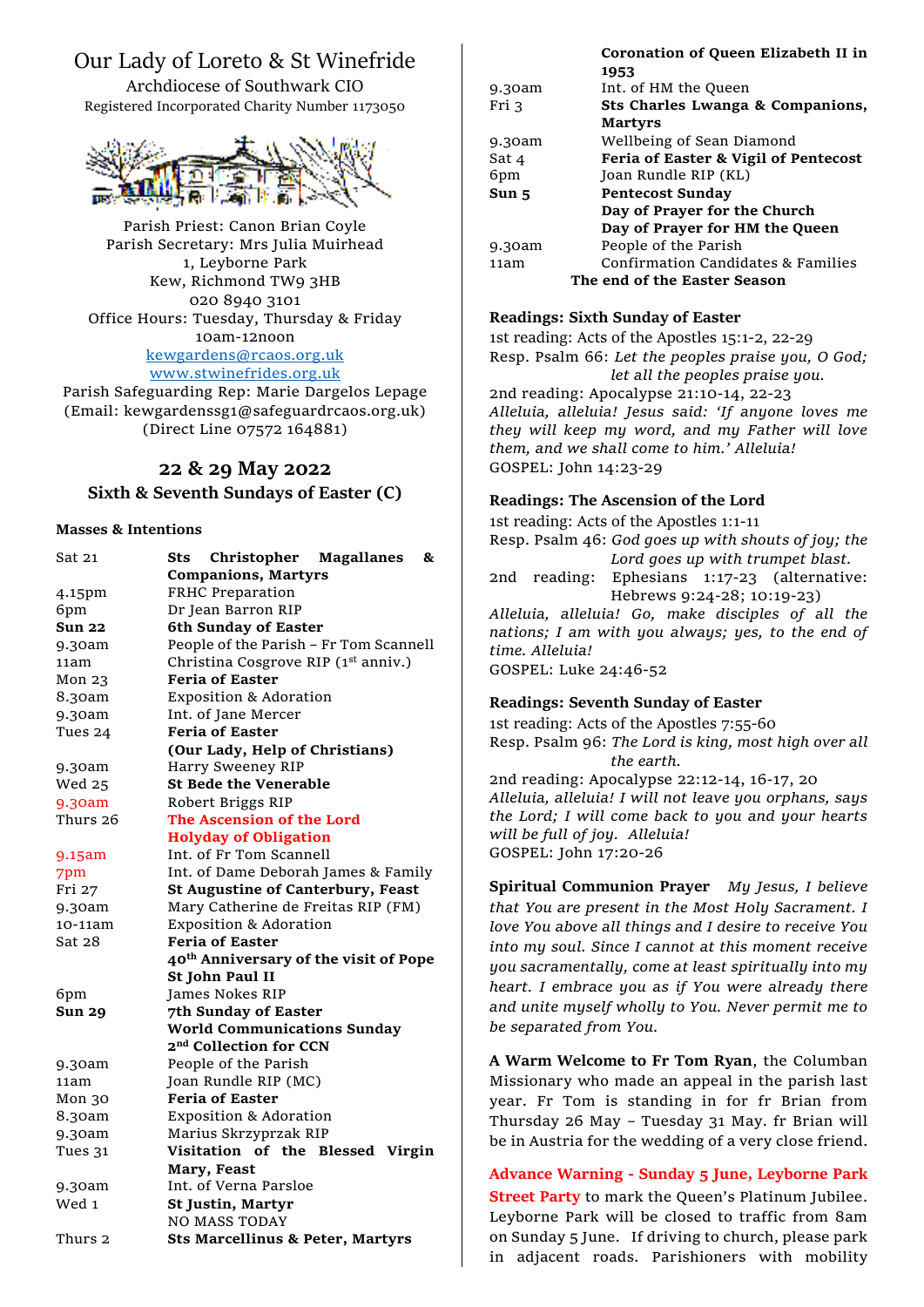issues will be able to park on Leyborne Park for Mass.

**Fr Tom Scannell** Please keep Fr Tom in your prayers as he moves from Richmond on 21 May to a residential home: Little Sisters of the Poor, St Peter's Residence, 2a Meadow Road, London SW8 1QH (very close to the Oval cricket ground). I have sent a good wishes card to Fr Tom on behalf of the parish and I'm sure he would be delighted to hear from parishioners. Fr Tom was our parish priest for 18 years and was succeeded by Fr Francis.

**Returning to Mass in Person from Pentecost Sunday 5 June - From The Bishops of England & Wales:** *This is the bread come down from heaven* **(John 6:58).** *A beautiful hallmark of the Catholic faith is the profound desire to participate in the Holy Mass and share in the Eucharist. We do so with deep gratitude and joy. The Eucharist gives the Church her identity – "The Eucharist makes the Church, and the Church makes the Eucharist." It enables us to worship Almighty God, to support each other on our journey of faith, and to be a visible sign of faith in the world. This hallmark is supported and strengthened by the precept that our fundamental Christian duty is to worship God by participating in the celebration of Mass. Attending Mass on Sundays and Holy Days is the greatest of all privileges, sometimes referred to as 'the Sunday Obligation'. Since the beginning of the Covid pandemic, until the present time, we have shared with you our judgment that the situation of the last two years has meant that the Sunday Obligation has been impeded and has needed to be fulfilled in other ways. We thank God that this situation has now changed. The pressing challenges of the pandemic have lessened significantly. Most people have resumed the wide range of normal activities, no longer restricted by the previous Covid measures. We therefore believe that the reasons which have prevented Catholics from attending Mass on Sundays and Holy Days of Obligation no longer apply.*

*We understand there will still be some members of our congregations who, for reasons of health, do not feel safe enough to return to Mass. It has always been the understanding of the Church that when the freedom of any Catholic to attend Mass in person is impeded for a serious reason, because of situations such as ill health, care for the sick or legitimate fear, this is not a breach of the Sunday Obligation.*

*Our Catholic people and parishes have benefited during these difficult times from the online streaming of Mass and other services. "Virtual viewing" of Mass online does not fulfil the Sunday Obligation. It may, however, be a source of continual spiritual comfort to those who cannot attend Mass in person, for example those who are elderly and sick, for whom the obligation does not apply. In this context, we recognise gratefully the ministry of those who administer Holy Communion to the elderly, sick and housebound.*

*We are grateful to our clergy, religious and lay faithful who have served our parishes, schools and communities with dedication and distinction throughout this pandemic. Now we look forward with renewed faith and confidence.*

*In the Holy Sacrifice of the Mass, the Lord's Supper, the Lord Jesus entrusted to us the precious gift of Himself. With humility, we glory in being a Eucharistic people for whom attendance at Mass is essential. Looking forward to the forthcoming feast of Pentecost, we now invite all Catholics who have not yet done so to return to attending Mass in person.*

*As the Church needs the witness of the presence of each person, so too each believer needs to journey in faith and worship with their fellow disciples. Nourished by our encounter with the Risen Lord Jesus, fed with His Word and His Body and Blood in Holy Communion, and supported by the presence of each other, we receive strength week by week, to serve the Lord and glorify Him with our lives. Approved by the Plenary Assembly of the Bishops' Conference, Friday 6 May 2022.*

**Our prayers are requested for** Clare Bertolotti, Mary Birch, Tony Harlow, Fiona Hopwood, Angelo Lopez, John Napier and Raie Smith.

**Today is a Day of Prayer for Eastern Christians.**  This Day of Prayer unites the RC Church in Europe with the Eastern Catholic Churches in communion with the Bishop of Rome. We owe a great deal to the Oriental Churches: the first preaching of the Gospel, the origins of the monastic tradition, and many of the early Church Fathers and Mothers, and, above all, the witness of the Eastern Christians which has been, and still is, an inspiration to our faith. Eastern Christians are a diminishing presence in the Middle East. The Catholic Charity FACE (Fellowship and Aid to the Churches of the East) devotes itself exclusively to supporting Eastern Catholics in Eastern Europe, the Middle East, the Horn of Africa and India, through long-term projects in education, healthcare, pastoral support and interreligious dialogue, so that eastern Christians may remain in their homelands. If you wish to donate to FACE: [www.facecharity.org/act-of-giving](http://www.facecharity.org/act-of-giving)

**Cardinal Zen,** the former Bishop of Hong Kong, was recently arrested and released on bail by the authorities in Hong Kong. He will appear in court on 24 May. Cardinal Zen, aged 90, reminds us that in many parts of the world witness to the Faith and to Freedom is no theoretical option.

**Please pray for the repose of the souls of** [1] John Raymond McDonagh, whose Funeral Mass is here on Tuesday 7 June at 10am and [2] Brendan Caulfield, whose Funeral Mass is here on Thursday 23 June at 10.15am. Please also keep their families in your prayers.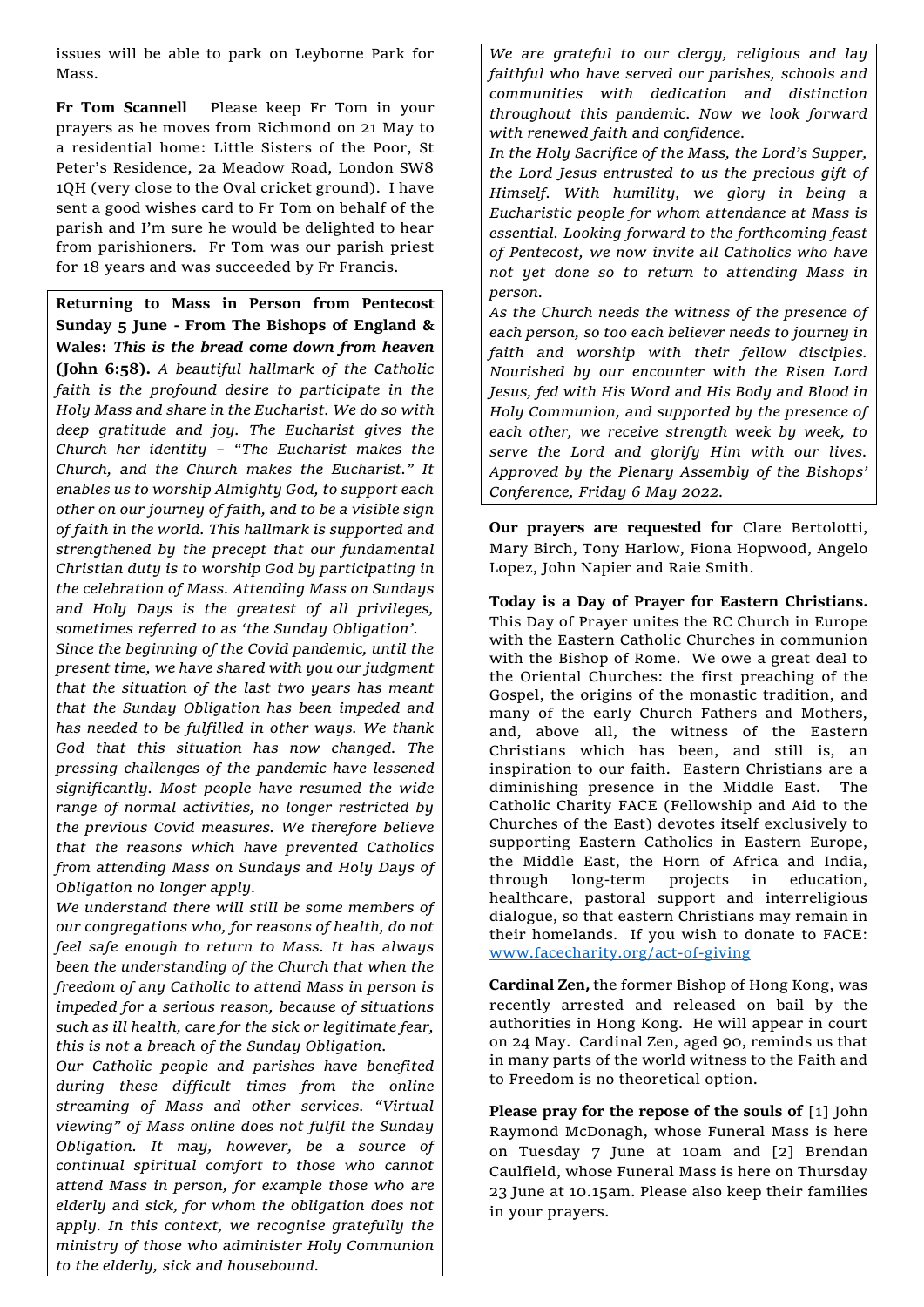**Canon Dr Giles Fraser's Institution & Induction** to the Parish of St Anne is on Wednesday 25 May at 7pm. Please keep Canon Giles, his wife and family, and St Anne's in your prayers.

**World Communications Sunday 29 May 2022** There is a 2nd collection which supports the work of the Catholic Communications Network (CCN), the media office of our English and Welsh Bishops, promoting the Gospel through the media on current issues, developing the public profile of the Church and her teaching. The CCN provides current news releases, features and podcasts, information about the Bishops' Conference of England & Wales, and trains spokespersons.

**Journeying Together Parish Meetings** Many thanks again to all who shared in the recent Journeying Together Meetings. Three priorities emerged: adult formation, children & youth, and social activities. We also need to give attention to the buildings and the fabric of the church. There will be a report to the parish at the end of June on next steps in these priority areas. Please do let me know if you would be able to help or offer advice in any of these priority areas. The final Diocesan Synthesis Report is now on our website.

**Congratulations to Arthur McGarry** who was Baptised last Sunday. Please keep Arthur and his family in your prayers.

**Junior Church** We need more volunteers to help if we are to maintain Junior Church on Sundays during term-time. Two of our current volunteers will be moving from the parish in the near future. No Junior Church on 29 May and 5 June – half-term weekends.

**First Reconciliation & First Holy Communion** The final session was on Saturday 21 May at 4.15pm. First Holy Communion Masses are on 12 & 26 June at the 11am Masses. Please note there is no FHC Mass on 19 June. Rehearsals for FHC Masses: 5-6pm on Friday 10 June and Friday 24 June.

**Confirmation Programme** The Confirmation Mass is on Sunday 5 June at 11am – Pentecost Sunday. We look forward to our 12 Candidates becoming full members of the Church through the Sacraments of Baptism, Eucharist & Confirmation. Please keep our Confirmation Candidates, their Sponsors, families and friends, who will join us on 5 June, in your prayers. This is the weekend of the Queen's Platinum Jubilee Celebrations. There is also a street party planned for Leyborne Park. Please see notice about parking in Leyborne Park on 5 June.

**Acutis Club** does not meet today. Next meeting is Sunday 12 June at 4.30pm.

**My Day by Day booklet** From June 2022 the price is £1.15 per copy.

**Parish Finances – Bank Details** for Standing Orders /Gift Aid. Details are also on the parish website. **Bank:** NatWest **Account Name:** RCAS Kew Gardens

**Account No**: 11721456

**Sort Code:** 60–07–20

**Reference:** \*your initial & surname\*

If you have any queries please contact Teresa Chance on [kewaccounts@rcaos.org.uk](mailto:kewaccounts@rcaos.org.uk) or 07941 913282.

**Parish Finances - Total offertory donations for April 2022:** £5,453.72. Breakdown as follows: Standing Orders into parish bank account £3,587; Contactless devices in church £245; Contactless via Weblink on parish website £110; Collection plate (includes cash / cheques / Charity Aid vouchers) in church £1,511.72. The 'offertory donations' are the total monthly giving for the life of the parish and exclude diocesan 2nd collections and third-party collections which are forwarded to the diocese or the third party (for example, the collection for Ukraine). Many thanks to you all for your generosity.

**Site Survey** Some immediate work (removing the bush growing from a drain on the roof and some high-level pointing) has been completed on the front roof of the church, arising from the recent site survey. We await the full report. This work, together with the cost of the site survey and the cost of scaffolding, has come to nearly £6,000.

**Getting Married?** The normal rule is that the Catholic Church asks for at least six months' notice in order for marriage preparation to take place – this includes looking at the nature of marriage and its sacramentality. There is also paperwork to be completed. The usual starting point is to contact the parish in which you live.

**A Prayer for Peace in Ukraine** *O God of peace, who are peace itself, and whom a spirit of discord cannot grasp, nor a violent mind receive, grant that those who are one in heart may persevere in what is good and that those in conflict may forget evil and so be healed. Amen.* 

**The Society of St Vincent De Paul (SVP)** in the parish exists to help those in need by providing companionship, transport, practical assistance and modest financial help. If you or someone you know needs help, please ask fr Brian to let us know and we will be in touch.

**An Important Message from Richmond Foodbank** Paul Beadle, Richmond Foodbank Manager, writes: *Many thanks for your recent delivery. Please do pass on our sincere thanks to the congregation at St Winefride's. Your donations really do make a difference and it's encouraging to receive your support. Unfortunately, the need for foodbanks remains, especially with the increase in the cost of*